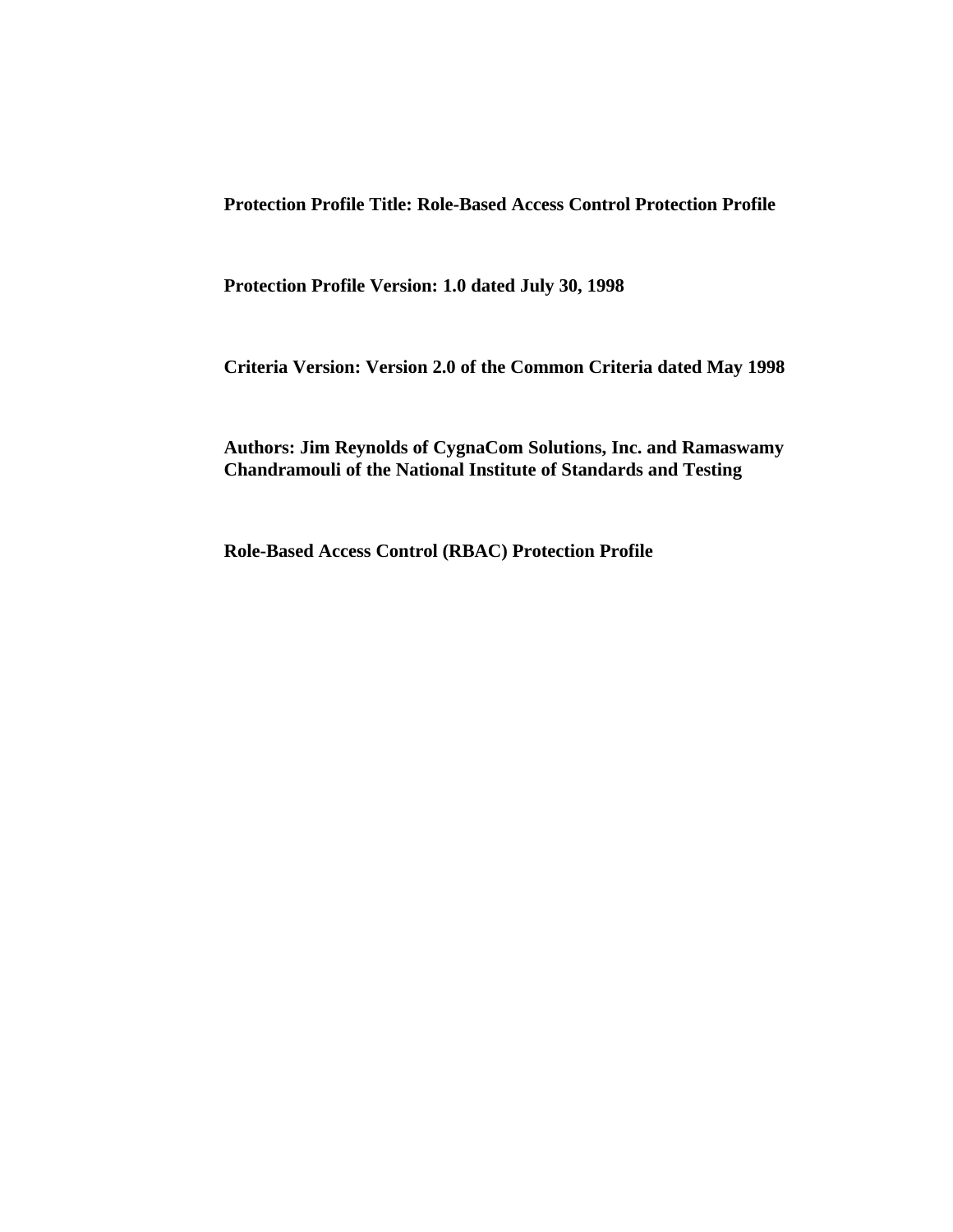# **1 Introduction**

### *1.1 Identification*

- 1 Title: Role-Based Access Protection.
- 2 Registration: <to be filled in by registry>
- 3 Keywords: Access control, role-based access, non-discretionary controls, separation of duties, least privilege, information protection.

### *1.2 Protection Profile Overview*

- 4 The security of a computer system depends on how well it is managed. System management involves many tedious tasks, which are often prone to error. The repetition of such tasks multiplies the probability of mistakes, any one of which can compromise security. In particular, the creation and deletion of users and their associated authorization data are onerous tasks. Any tool or system administration feature that would simplify or streamline these tasks would contribute greatly to strengthening assurance in a system's security. Such a tool or feature would reduce costs of operation as well.
- 5 At the same time, it is often the case that a user is granted more access to resources than is needed because of limited control over the type of access that can be associated with users and resources. Users may need to list directories and modify existing files, for example, without creating new files, or they may need to append records to a file without modifying existing records. Any increase in the flexibility of controlling access to resources within a computer system also strengthens the application of the least privilege principle, that users should only be granted the privileges needed for their jobs.
- 6 Role-based access control is intended to improve both aspects of system management: convenience and flexibility. More convenient management reduces the likelihood of mistakes of commission and omission in granting privileges to users, and greater access control flexibility reduces the need to grant too much access to too many users.
- 7 Role-based access control allows the system administrator to define roles based on job functions within an organization. The administrator assigns privileges to those roles, which may require finely grained operations to organization resources. Users are granted membership in the roles based on their job responsibilities. As the user's job responsibilities change, which may be frequent, user membership in roles can be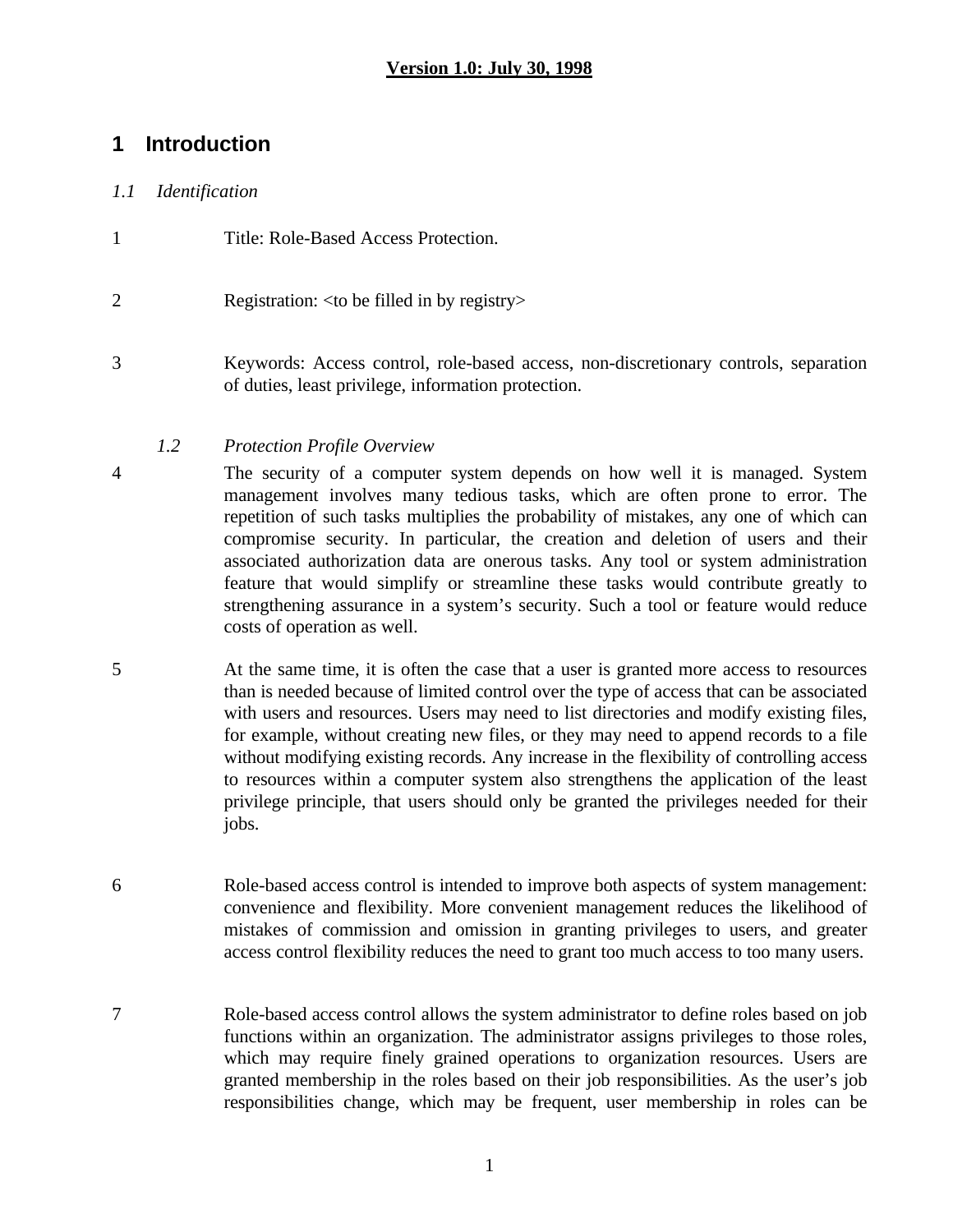granted and revoked easily. As the organization inevitably changes, which generally is less frequent, roles can be modified easily through role hierarchies. Role hierarchies allow new roles to inherit most of their definition from existing roles. As the job changes, privileges are changed for the individual roles, which are relatively few, not for individual users, who may number in the hundreds or thousands.

- 8 Role-based access control can implement sophisticated security policies that are difficult to implement otherwise. For example, separation of duties can be implemented with role-based access control, where, for example, routine administrative functions can be limited to one role and more powerful administrative functions can be reserved for an entirely different role. This of course is impossible in systems where there is a pre-defined and immutable superuser, and anyone occasionally needing access to more privileges than granted to ordinary users must necessarily be granted the highest level of privileges. Separation of duties can be either automatically enforced or procedurally supported depending on the implementation. More advanced implementations would also provide for dynamic separation of duties, when membership in two exclusive roles would be allowed, but not their activation at the same time.
- 9 The Role-Based Access Control Protection Profile (PP) is meant to define a minimal set of requirements. More advanced functionality can be specified in the security target (ST). Meeting the requirements in this protection profile would significantly enhance the security of many operating systems, database management systems, systems management tools, and other applications.
- 10 The RBAC PP uses the Common Criteria (CC) requirement components to model *role-based access control* as described in the CS3 profile from the Federal Criteria (FC). Unlike the FC CS3 profile, the CC RBAC PP specifies a minimal set of security functions and assurances for general purpose multi-user operating systems, database management systems, systems management tools, and other applications in sensitive environments. The CC RBAC PP is intended for environments in which access to programs, transactions, and information can be restricted according to the assigned organizational role(s) of users for the purpose of convenient and flexible administration.
- 11 RBAC compliant products are expected to be used in sensitive commercial and governmental environments.

## **2 TOE description**

12 RBAC defines a set of security requirements to be levied on Targets of Evaluation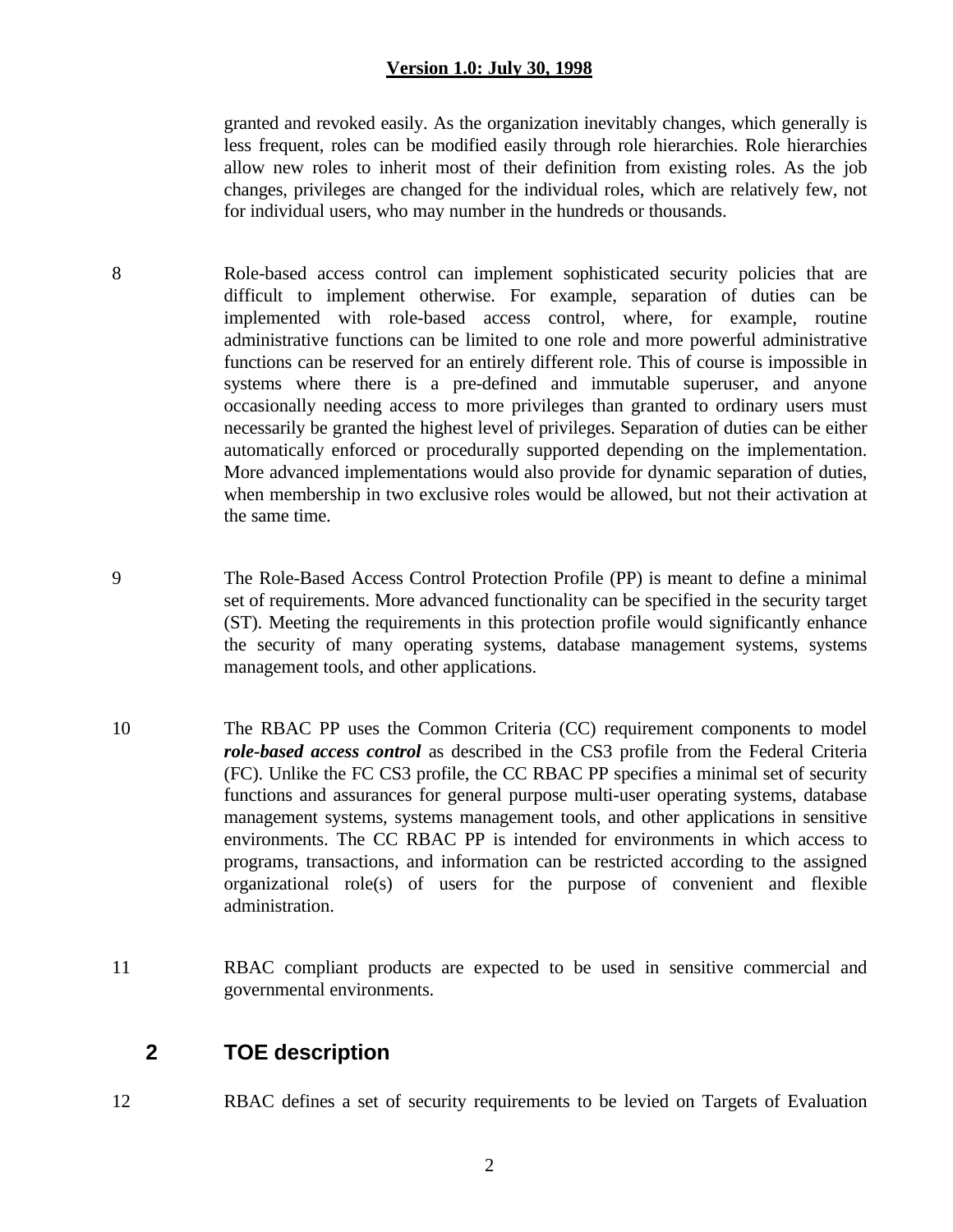(TOEs) which include general purpose operating systems, database management systems, systems management tools, and other applications.

13 Such TOEs implement the basic services, which permit IT applications to access and manage the computing hardware resources and interact with users and other applications in a controlled and protected manner. RBAC compliant TOEs permit multiple users to perform a variety of functions based on defined roles, which allow controlled, shared access to data and IT processes.

#### *2.1 Operational Environment*

14 RBAC is applicable to TOEs that provide facilities for on-line interaction with users. RBAC is also generally applicable to TOEs incorporating network functions, but this PP contains no network specific requirements. Networking is covered only to the extent to which it can be considered part of a centrally managed system that meets a common set of security requirements. However, this should not be interpreted to exclude complementary local control within a networked environment.

#### *2.2 Required Security Functionality*

- 15 RBAC assumes that the organization is the owner of all data. All data are centrally administered and are under the control of the TOE. The data are stored in named objects, and the TOE can associate with each object a finely grained description of the access rights to that object.
- 16 All individual users are assigned a unique user identifier. This user identifier supports individual accountability. The TOE authenticates the claimed identity of the user before allowing the user to perform any further actions.
- 17 An RBAC compliant TOE enforces controls such that access to the data objects and permitted actions with respect to them can only take place in accordance with the rolebased access restrictions placed on that object by the authorized system administrator. The system administrator will associate each user with one or more roles which the TOE will use to make access decisions. Each role can be assigned to zero or more users. Authority to assume a role can only be granted and revoked by the system administrator. A set of operations is allocated to each role by the system administrator. Each operation includes an action or transformation procedure and a set of associated data items. A role is a set of non-discretionary associations of user - operations - data objects. Roles can be hierarchically defined. A role can include zero or more different roles. (See FDP\_ACC.1, FDP\_ACF.1, and FMT\_SMR.2)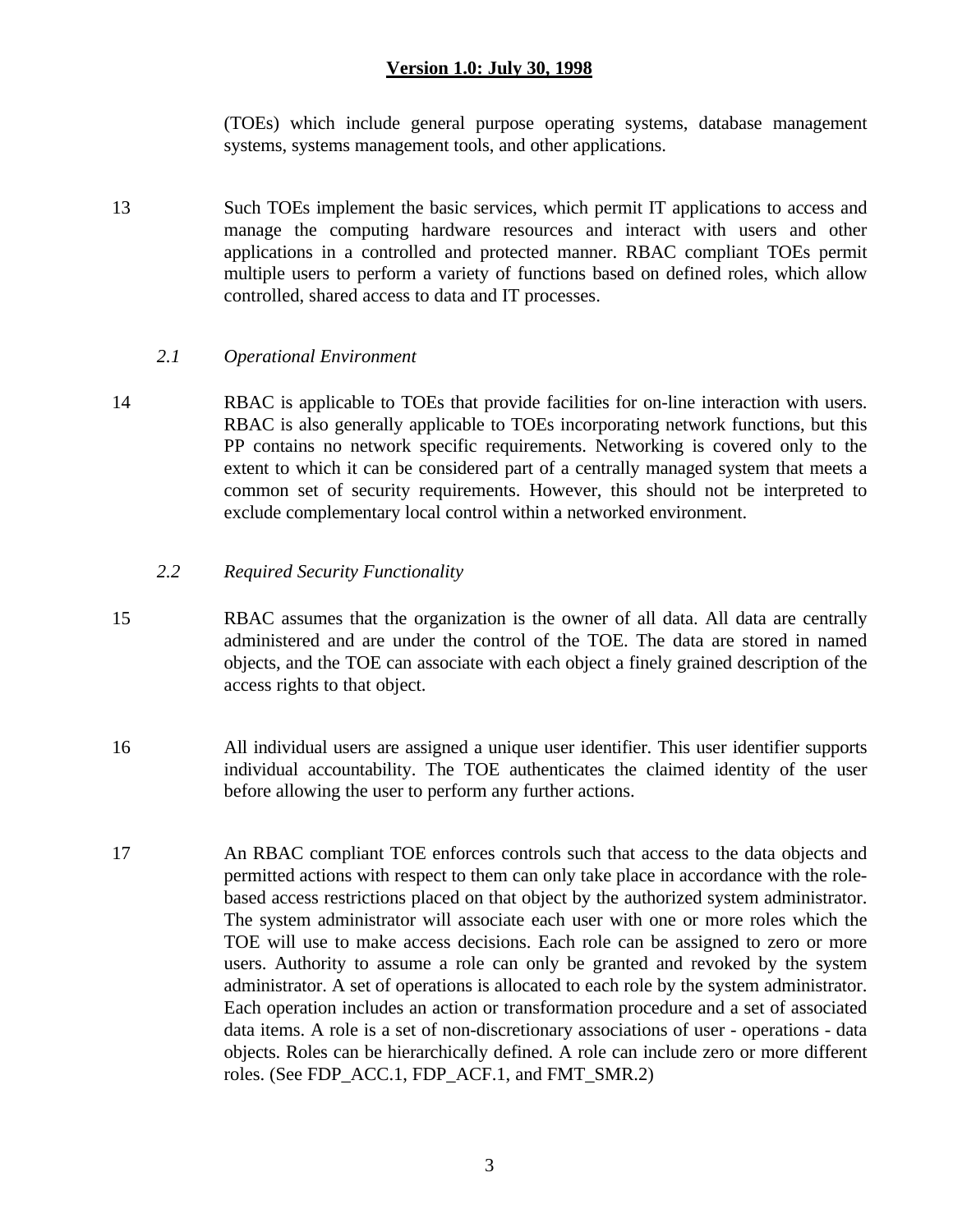- 18 RBAC provides procedural support for the policy of separation of duties, in which roles may not conflict. No single individual should have to be authorized to perform all parts of a transaction represented by a set of operations against a set of data objects. This capability can be extended to system administrators in order to prevent a 'privileged user' or 'superuser' from having a wide set of privileges when only a subset is needed. This profile does not require automatic enforcement of separation of duties; this must be carefully managed by the administrator. It also does not support the dynamic separation of duties, when the activation of a role's privileges for a particular user is prevented by the user's other, already active roles.
- 19 An RBAC compliant TOE is assured to provide effective security measures only if it is installed, managed, and used correctly. The operational environment must be managed in a manner that supports the RBAC security objectives. In particular this includes allowing a determination that the evaluated TOE has been received without modification, that a secure state has been established during installation, and that the secure state is maintained during operation. In addition, roles must be defined and assigned to users in a way that correctly reflects security policies and requirements.

## **3 Security Environment**

- *3.1 Summary*
- 20 This section identifies the security issues that form the basis for choice of the RBAC security requirements. It identifies assumptions about the physical, personnel and other aspects of the environment of the TOE, the organizational security policies for which RBAC compliant TOEs are appropriate, and the threats to data security which the RBAC requirements are intended to counter.

#### *3.2 Secure Usage Assumptions*

- 21 An RBAC compliant TOE helps provide effective security measures only if it is installed, managed, and used correctly. The operational environment must be managed according to the RBAC assurance requirements documentation for delivery, operation, and user and administrator guidance.
- 22 The following specific conditions are assumed to exist in an RBAC environment:
	- 3.2.1 Physical Assumptions
- 23 RBAC is intended for use in areas that have different levels of physical control and monitoring. It is assumed that the following physical conditions will exist: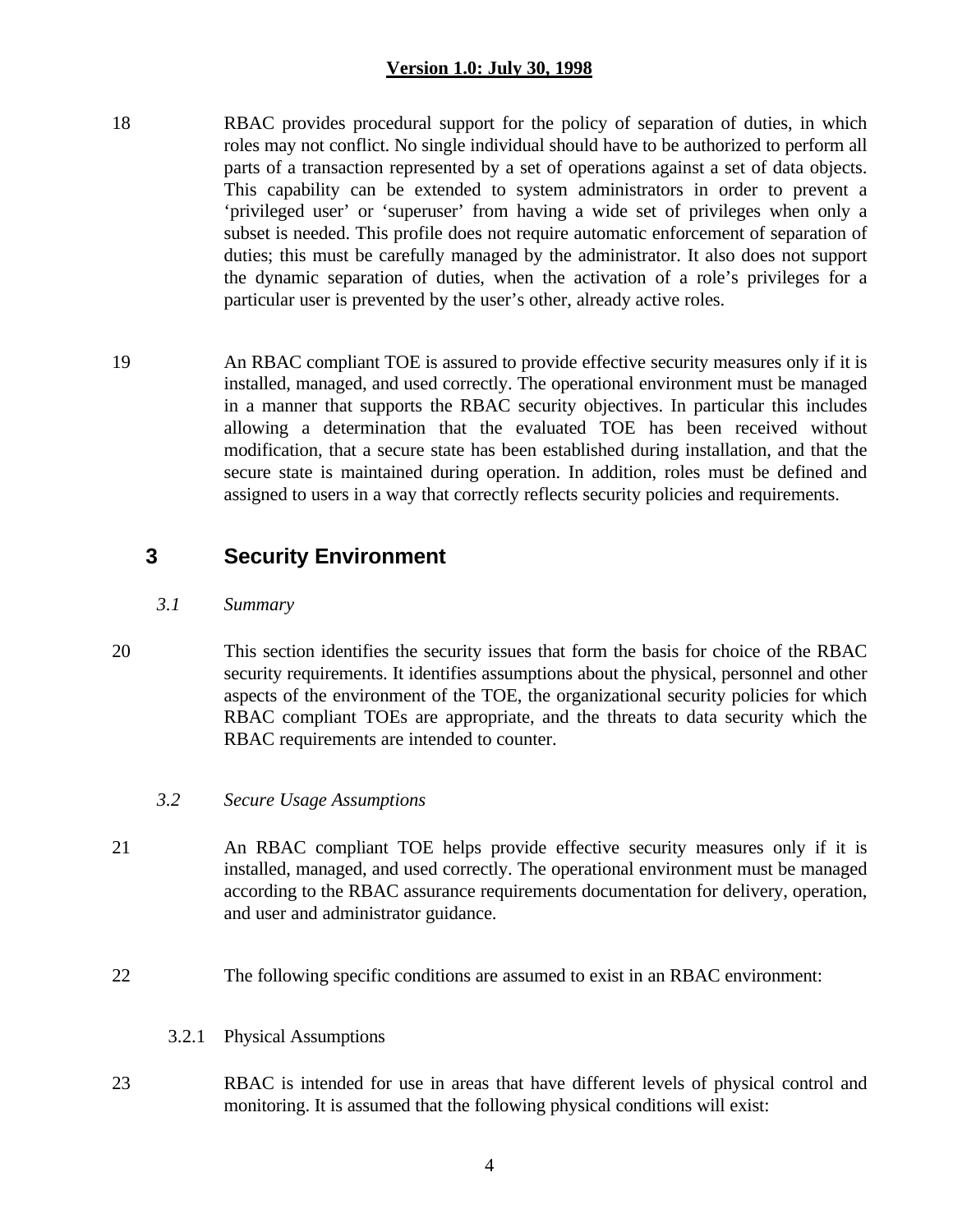**A.ASSET** It is also assumed that the value of the stored assets merits moderately intensive penetration or masquerading attacks. It is also assumed that physical controls in place would alert the system authorities to the physical presence of attackers within the controlled space.

**A.LOCATE** The processing resources of the TOE are located within controlled access facilities that will prevent unauthorized physical access.

**A.PROTECT** The TOE hardware and software critical to security policy enforcement will be physically protected from unauthorized modification by potentially hostile outsiders.

- 3.2.2 Personnel Assumptions
- 24 It is assumed that the following personnel conditions will exist:

**A.ACCESS** Rights for users to gain access and perform operations on information are based on their membership in one or more roles. These roles are granted to the users by the TOE Administrator. These roles accurately reflect the users job function, responsibilities, qualifications, and/or competencies within the enterprise.

**A.MANAGE** There will be one or more competent and trustworthy individuals assigned to manage TOE security. These individuals will have sole responsibility for the following functions: (a) create and maintain roles (b) establish and maintain relationships among roles (c) Assignment and Revocation of users to roles. In addition these individuals (as 'owners of the entire corporate data'), along with object owners will have the ability to assign and revoke object access rights to roles.

**A.OWNER** A limited set of users is given the rights to "create new data objects" and they become owners for those data objects. The organization is the owner of the rest of the information under the control of TOE.

- 3.2.3 Connectivity Assumptions
- 25 RBAC contains no explicit network or distributed system requirements. However, the specification of resource access control is sufficiently flexible for a developer to define a policy for dealing with networks at the RBAC level.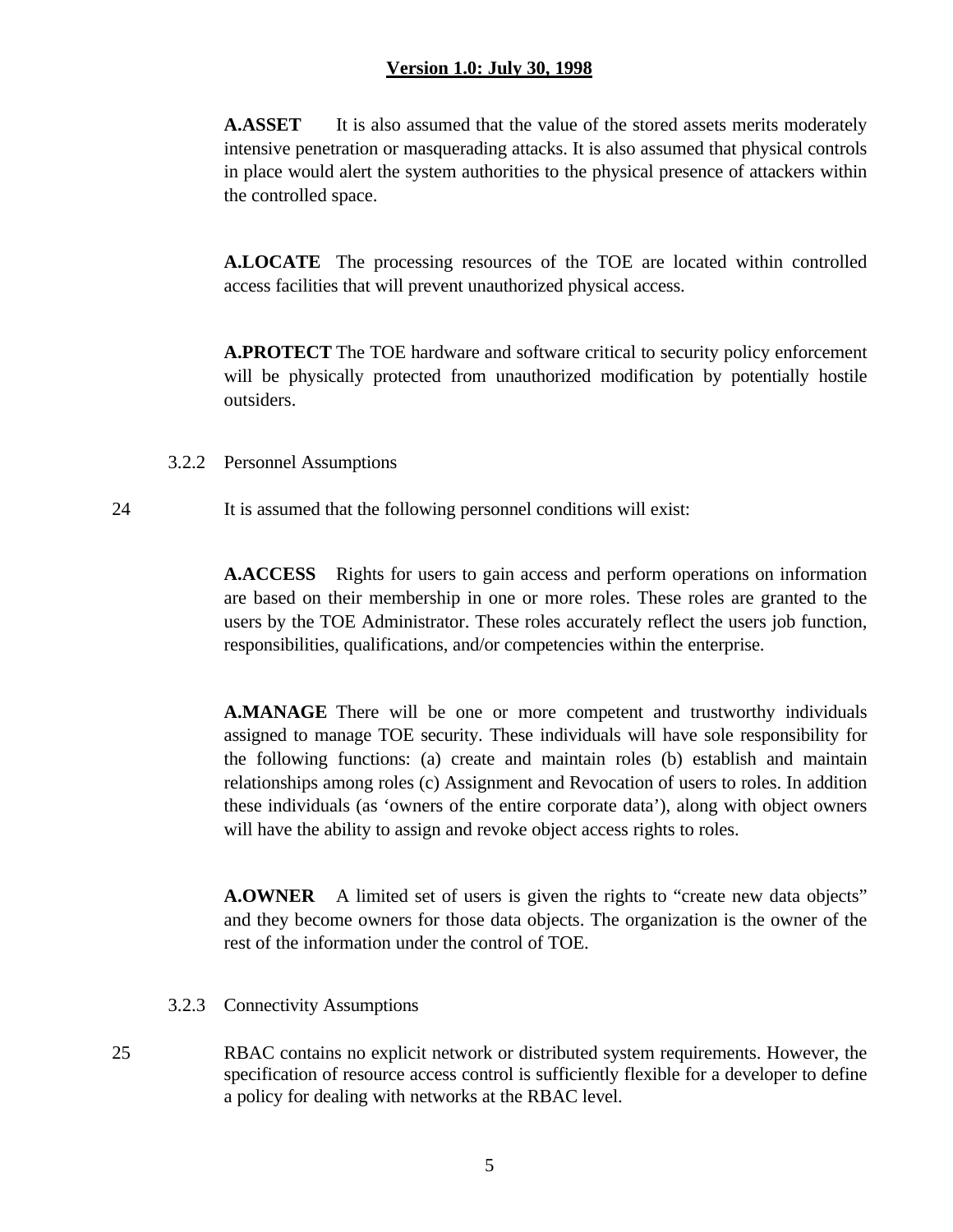26 It is assumed that the following connectivity conditions exist:

**A.CONNECT**All connections to peripheral devices reside within the controlled access facilities.

- 27 RBAC only addresses security concerns related to the manipulation of the TOE through its legitimate interfaces. Internal communication paths to interfaces points such as terminals are assumed to be adequately protected.
	- *3.3 Organizational Security Policies*
- 28 RBAC is capable of enforcing a broad class of organizational security policies that include:

specification of user capability to perform specific tasks;

user's access rights based on job responsibilities;

enforcement of least privilege for administrators and users;

specification and enforcement of conflicts-of-interest rules which may entail duty assignment and separation of duties; and

other access rights restriction governed by "need-to-know" principles

- 29 For commercial environments, RBAC compliant TOEs are considered suitable to protect information in situations in which access to and operations on that information need to be flexibly and conveniently controlled.
- 30 For government environments, RBAC compliant TOEs are considered suitable to protect sensitive-but-unclassified or single level classified information. RBAC compliant TOEs are not intended to protect multilevel classified information, as they are not specifically designed to control the flow of information between higher and lower levels of information sensitivity.
- 31 The organizational security policies discussed below are addressed by RBAC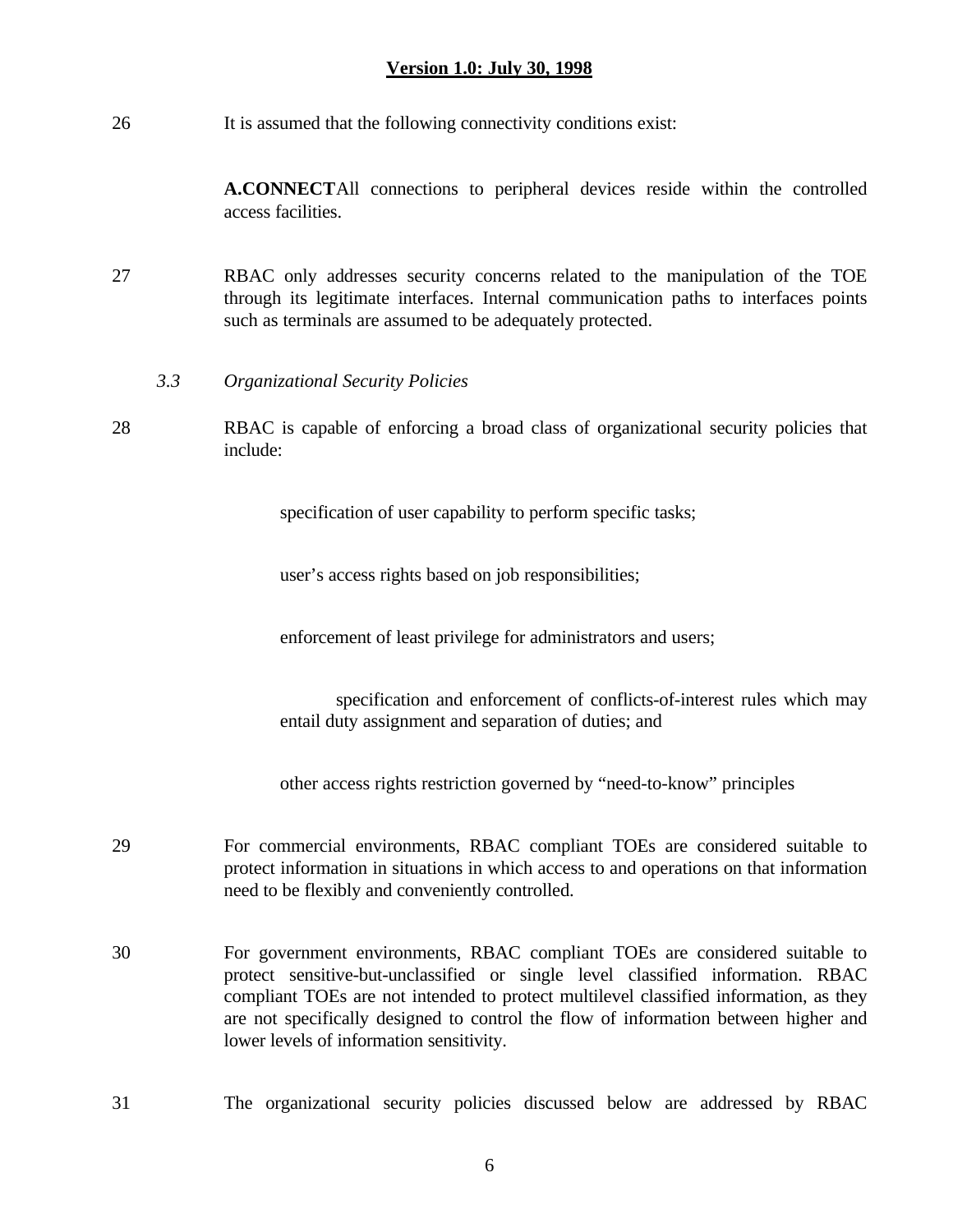compliant TOEs.

**P.ACCESS** Access rights to specific data objects are determined by the owner of the object, the role of the subject attempting access, and the implicit and explicit access rights to the object granted to the role by the object owner.

- 32 RBAC's ability to enforce user access to data objects makes it applicable to the class of organizational security policies generally described as 'need-to-know'.
	- *3.4 Threats to Security*
- 33 RBAC compliant TOEs are required to counter threats which may be broadly categorized as the threat of attack from hostile outsiders with no legitimate access to the system, and threats from insiders with legitimate access to the system attempting to gain access to and perform operations on information for which they have no individually defined rights. In addition, certain threats of a non-IT nature can affect the security of RBAC compliant TOEs and must be dealt with by the operating environment.
	- 3.4.1 Threats Addressed by TOE
- 34 The threat possibilities discussed below are addressed by RBAC compliant TOEs.

**T.ACCESS** A user may gain access to resources or perform operations for which no access rights have been granted.

- 35 The term user is used to cover those who are granted some form of legitimate access to the system, but not necessarily to all data objects or possible operations on those objects.
- 36 It is assumed that such persons may possess a wide range of technical skills and, because they have some rights of access, are minimally trusted not to attempt to subvert the system or exploit the information stored thereon. However, in view of the need for separation of function inherent in the selection of RBAC, it is assumed that there is some potential for personal gain to users from attempts to perform operations on data for which they have no authority. Some users may also be motivated by curiosity to gain access to information for which they have no authority.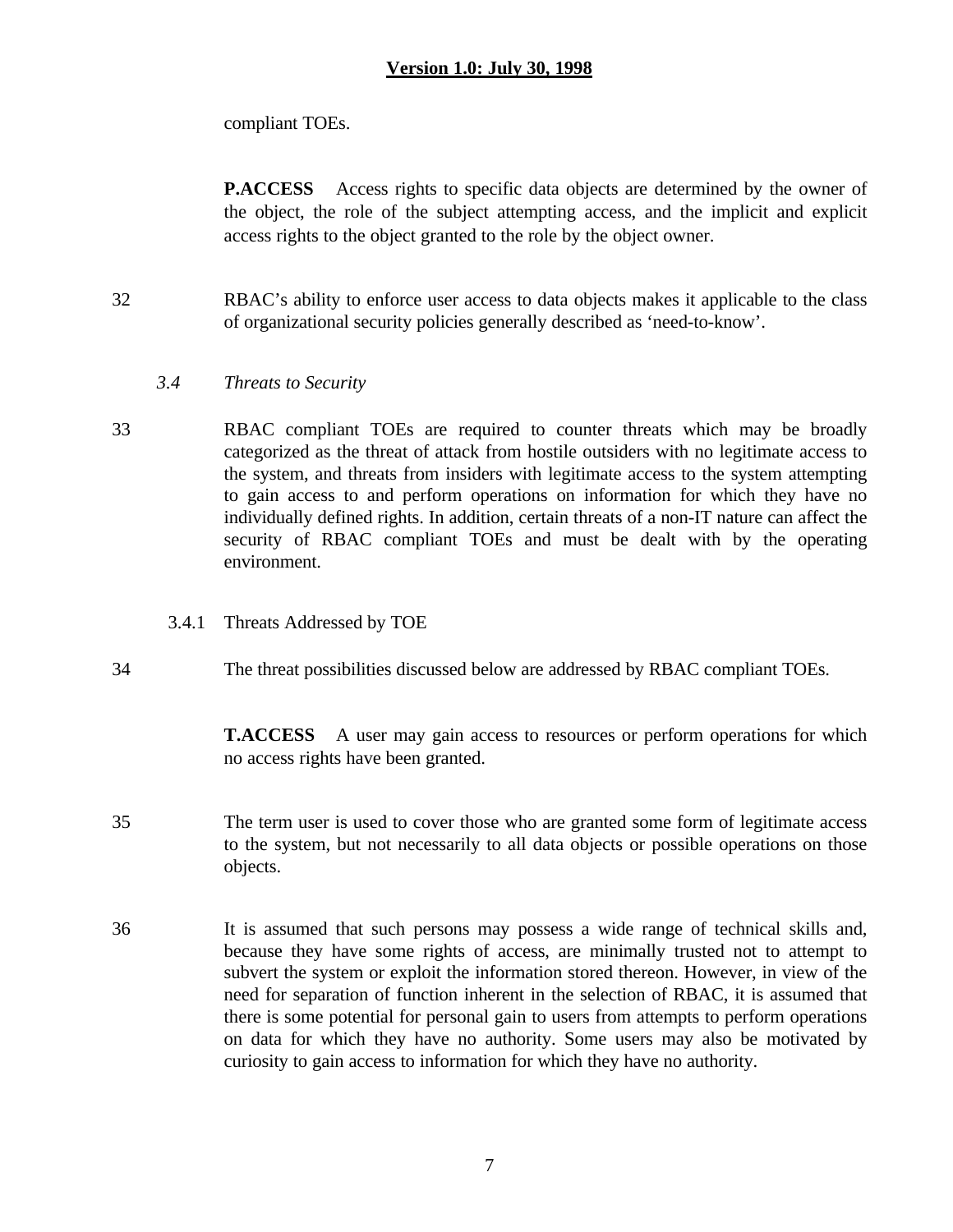37 Two broad categories of users are identified with respect to this threat. The first category can be assumed to have limited technical skills and only be accessing the system through application level facilities. The second category can be assumed to be granted access to programming facilities (through published APIs) with the appropriate technical skills and hence may have access to more TOE functions.

**T.ENTRY** An unauthorized person may gain logical access to the TOE.

- 38 The term unauthorized person is used to cover all those persons who have, or may attempt to gain, physical access to the system and its terminals but have no authority to gain logical access to the system or perform operations on its information.
	- 3.4.2 Threats To Be Addressed By The Operating Environment
- 39 The threat possibilities discussed below must be countered in order to support the RBAC security capabilities but are not addressed by RBAC compliant TOEs. Such threats must be addressed by the operating environment.

**T.OPERATE** Compromise of the IT assets may occur because of improper administration and operation of the TOE.

- 40 The security offered by RBAC can be assured only to the extent that the TOE is operated correctly by system administrators and users.
- 41 Users or external threat agents may, through accidental discovery or directed search, discover inadequacies in the security administration of the TOE which permit them to gain logical access to and perform operations on its resources in breach of any permissions they may have.
- 42 Potential attackers may seek to develop methods whereby the improperly administered security functions of the TOE may be circumvented during normal operation.

**T.ROLEDEV** The development and assignment of user roles may be done in a manner that undermines security.

43 In general, roles could be developed which have an incorrect or improper combination of authorizations to perform operations on objects. In addition, users could be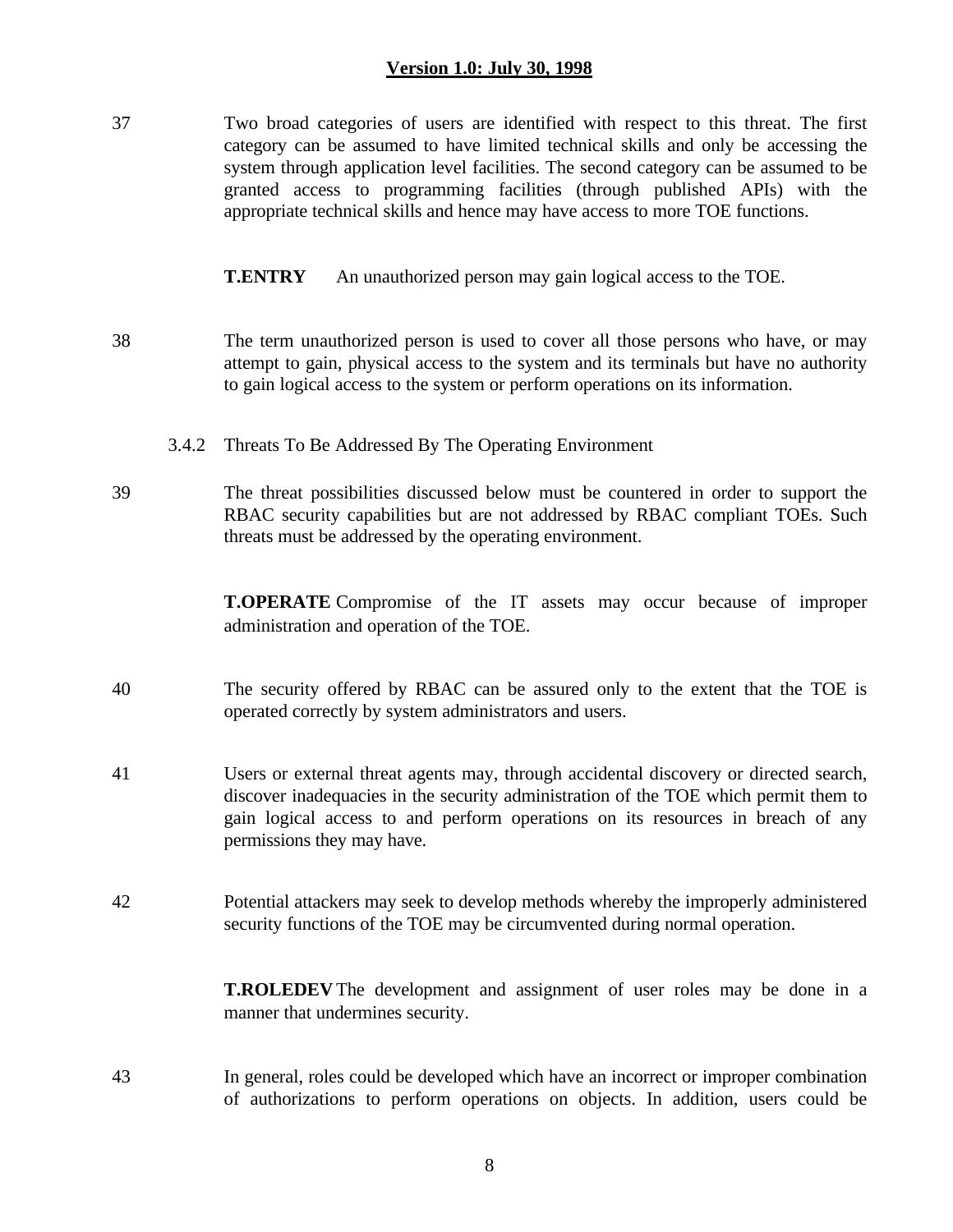assigned to roles that are incommensurate with their duties, giving them either too much or too little scope of authorization.

44 A particular concern arises in that users could be assigned conflicting roles with respect to 'separation of duties'. An individual user could be authorized to perform multiple operations on data objects that represent the parts of a transaction that should be separated among different individuals.

## **4 Security Objectives**

*4.1 Security Objectives for the TOE*

45 The following are the RBAC TOE IT security objectives:

**O.ACCOUNT** The TOE must ensure that all users can be held accountable for their security relevant actions.

**O.ADMIN** The TOE must provide functions to enable an authorized administrator to effectively manage the TOE and its security functions, ensuring that only authorized administrators can access such functionality.

**O.AUDIT** The TOE must provide the means of recording security relevant events in sufficient detail to help an administrator of the TOE detect attempted security violations or potential misconfiguration of the TOE security features that would leave the IT assets open to compromise.

**O.DUTY** The TOE must provide the capability of enforcing 'separation of duties', so that no single user has to be granted the right to perform all operations on important information.

46 RBAC is capable of enforcing separation of duties through roles that restrict users to a subset of operations on specific data objects.

> **O.ENTRY** The TOE must prevent logical entry to it by persons or processes with no rights to access it.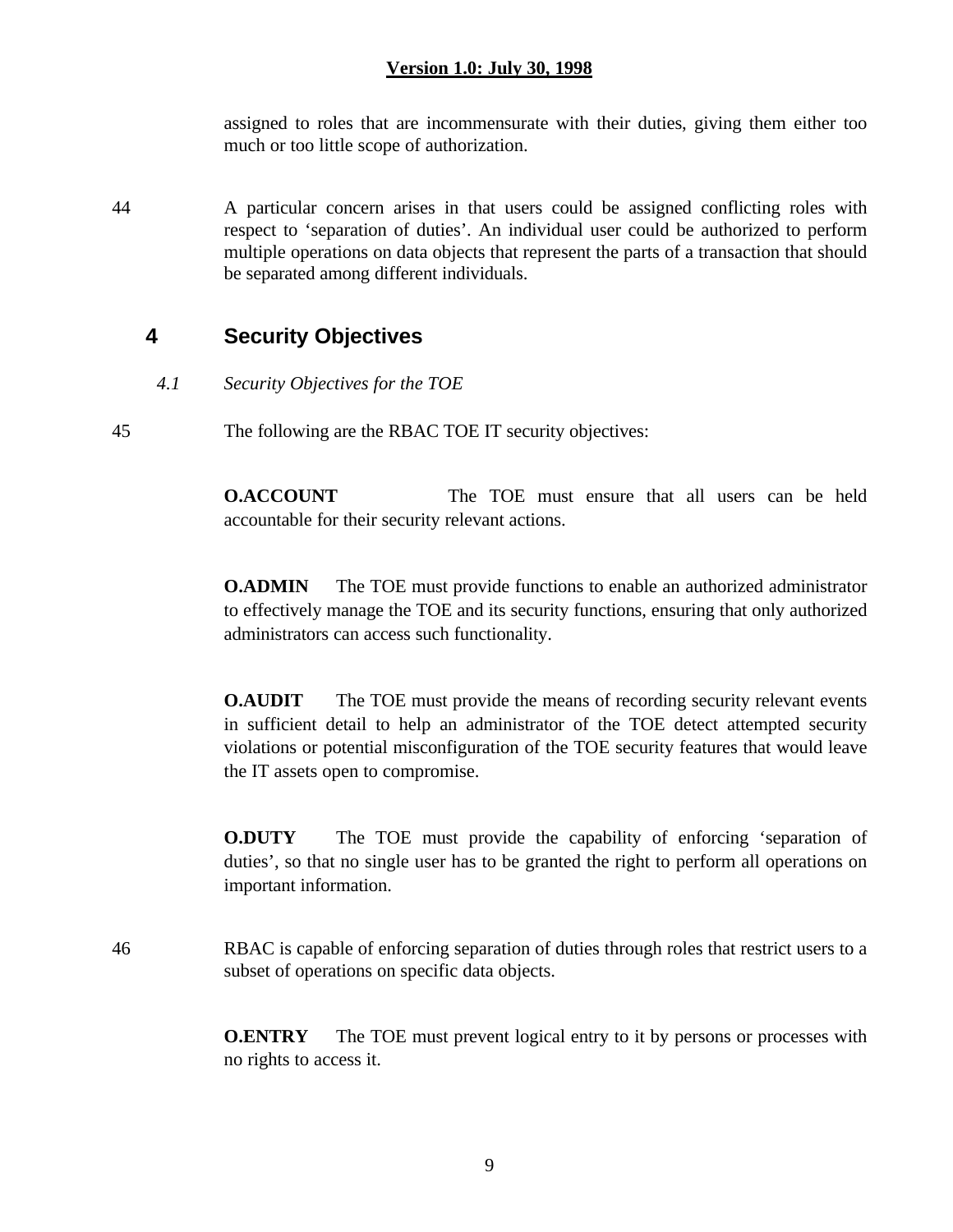**O.HIERARCHICAL** The TOE must allow hierarchical definitions of roles. Hierarchical definition of roles means the ability to define roles in terms of other roles. This saves time and allows for more convenient administration of the TOE.

**O.KNOWN** Legitimate users of the system must be identified before rights of access can be granted.

47 RBAC assumes that there is a finite community of known users who will be granted rights of access and that system management has authority over that user community.

> **O.ROLE** The TOE must prevent users from gaining access to and performing operations on its resources/objects unless they have been granted access by the resource/object owner or they have been assigned to a role (by an authorized administrator) which permits those operations.

- *4.2 Security Objectives for the Environment*
- 48 The RBAC TOE is assumed complete and self-contained and, as such, is not dependent upon any other products to perform properly. However, certain objectives with respect to the general operating environment must be met in order to support the RBAC security capabilities.
- 49 The following are the RBAC non-IT security objectives:

**O.CONNECT** Those responsible for the TOE must ensure that no connections to outside systems or users undermine the security of IT assets.

**O.INSTALL** Those responsible for the TOE must ensure that it is delivered, installed, configured, administered, and operated in a manner which maintains IT security. This includes the definition and assignment of roles.

**O.PHYSICAL** Those responsible for the TOE must ensure that that those parts of the TOE that are critical to the security policy are protected from physical attack.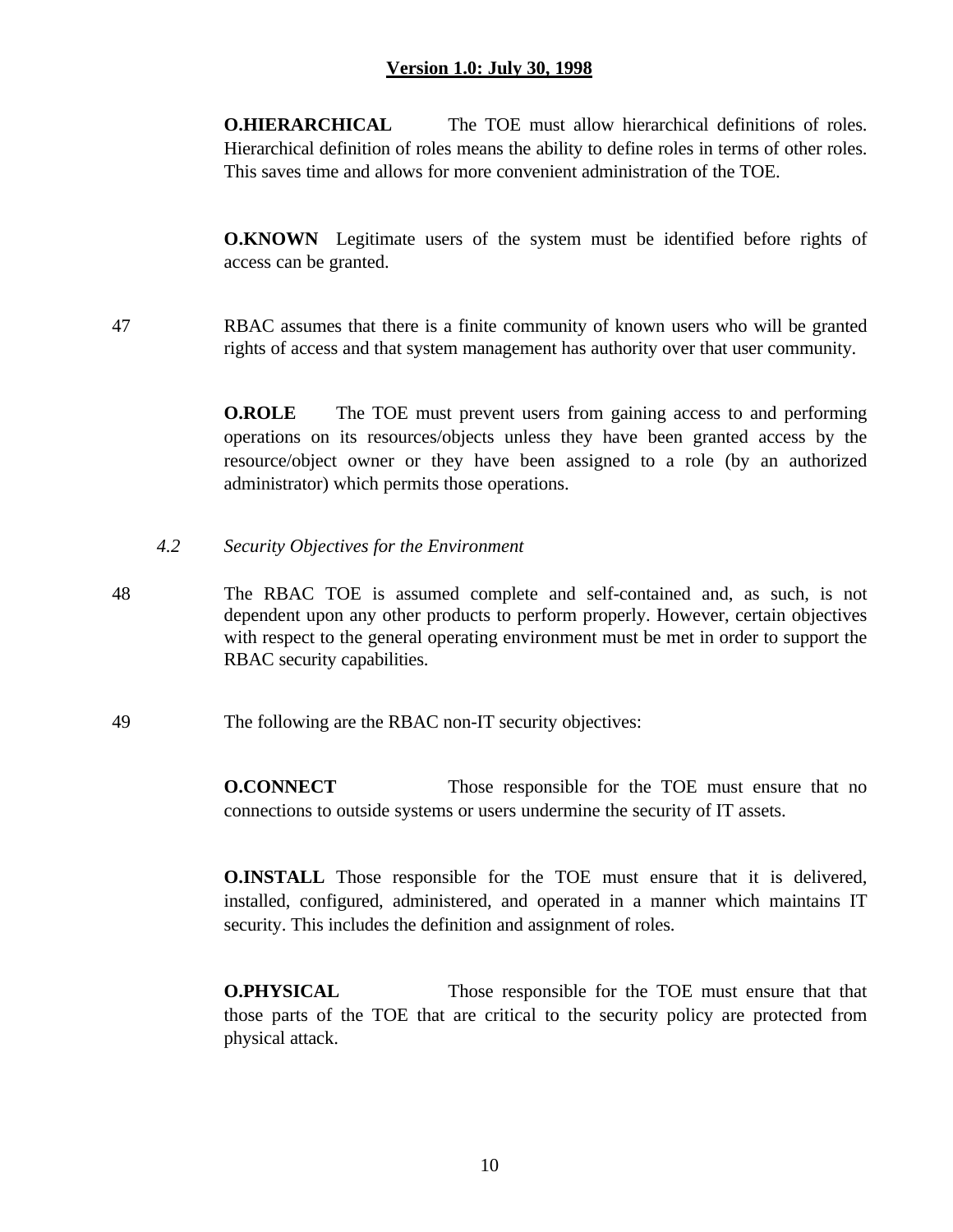# **5 TOE IT Security Requirements**

50 This section contains functional and assurance requirements that must be satisfied by an RBAC compliant TOE. These requirements consist of functional components from Part 2 of the CC and an augmented Evaluation Assurance Level (EAL) containing assurance components from Part 3.

### *5.1 Functional Requirements*

51 Table 5.1 below summarizes the RBAC functional requirements as expressed in CC Part 2 (Version 2.0 Draft) components. Following the table, details of each required functional component are provided, including the elements and the operations performed on them to meet specific needs of RBAC. Where reference is made to the 'RBAC ST', this is intended to mean an ST for a TOE that is compliant with the RBAC PP.

| <b>Component</b> | <b>Name</b>                                    |
|------------------|------------------------------------------------|
| FAU_GEN.1        | <b>Audit Data Generation</b>                   |
| FAU_GEN.2        | <b>User Identity Generation</b>                |
| FAU_SAR.1        | <b>Security Audit Review</b>                   |
| FAU_SAR.2        | <b>Restricted Audit Review</b>                 |
| FAU_SAR.3        | <b>Selectable Audit Review</b>                 |
| FAU_SEL.1        | <b>Selective Audit</b>                         |
| FAU_STG.1        | Permanent Audit Storage                        |
| FDP_ACC.1        | <b>Subset Access Control</b>                   |
| FDP_ACF.1        | <b>Security Attribute Based Access Control</b> |
| FIA_ATD.1        | <b>User Attribute Definition</b>               |
| FIA UAU.2        | User Authentication before any action          |
| FIA_UID.2        | User Identification before any action          |
| FIA_USB.1        | <b>User-Subject Binding</b>                    |
| FMT_MSA.1        | <b>Management of Security Attributes</b>       |
| FMT_MSA.2        | <b>Secure Security Attributes</b>              |
| FMT_MSA.3        | <b>Static Attribute Initialization</b>         |
| FMT_MTD.1        | Management of TSF Data                         |
| FMT_MTD.3        | <b>Secure TSF Data</b>                         |
| FMT_REV.1        | Revocation                                     |
| FMT_SMR.2        | <b>Security Roles</b>                          |
| FPT_AMT.1        | <b>Abstract Machine Testing</b>                |
| FPT_FLS.1        | Failure with preservation of Secure State      |
| FPT_RCV.1        | <b>Manual Recovery</b>                         |

### **Table 5.1 - RBAC Functional Requirements**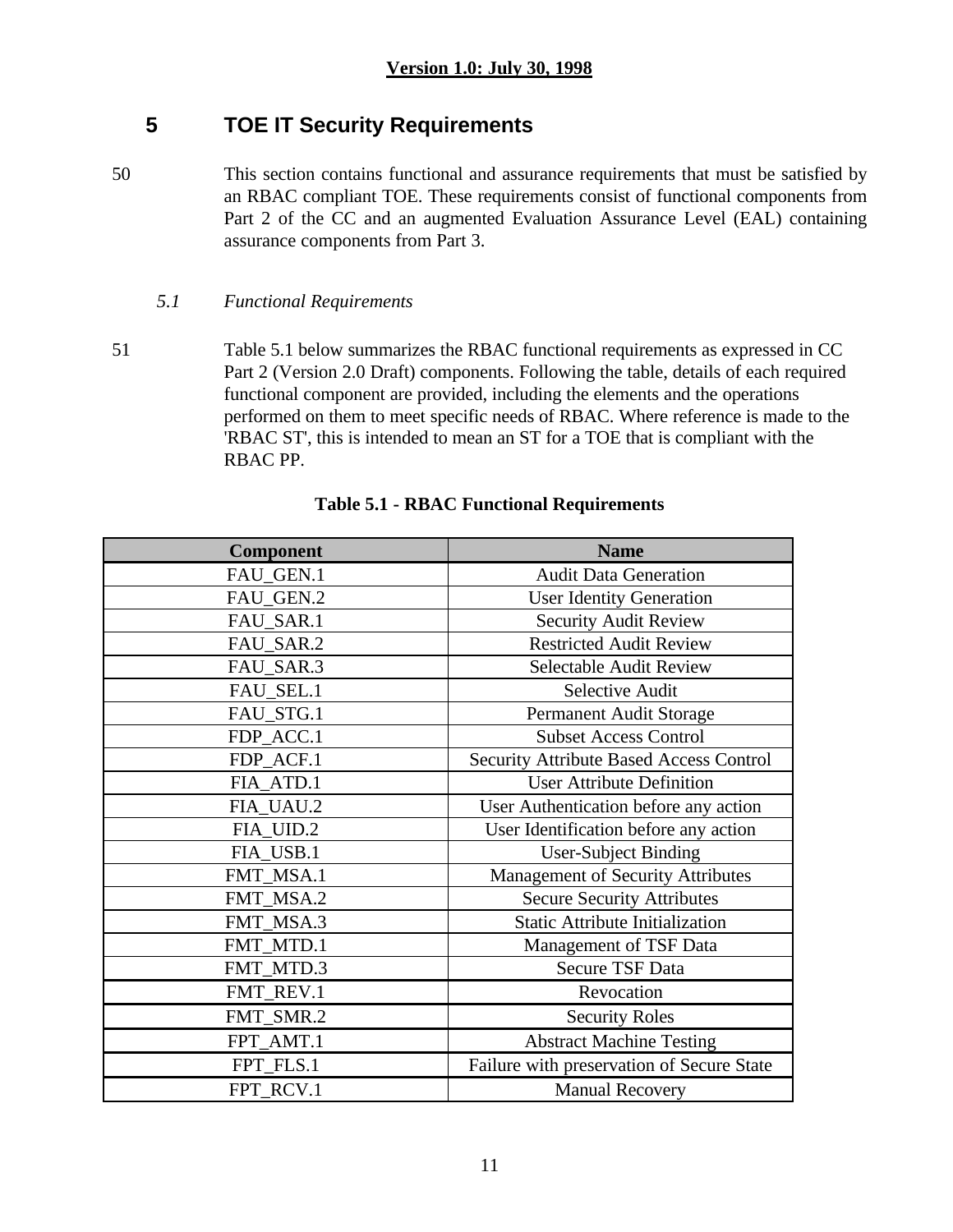| FPT_RCV.4 | <b>Function Recovery</b>          |
|-----------|-----------------------------------|
| FPT RVM.1 | Non-bypassability of the TSP      |
| FPT SEP.1 | <b>TSF Domain Separation</b>      |
| FPT_STM.1 | <b>Reliable Time Stamps</b>       |
| FPT_TST.1 | <b>TSF Self Test</b>              |
| FTA LSA.1 | Limitation on Scope of Selectable |
|           | Attributes                        |
| FTA TSE.1 | <b>TOE Session Establishment</b>  |

#### **5.1.1 Security Audit Requirements**

### **FAU\_GEN.1 Audit Data Generation**

FAU GEN.1.1 The TSF shall be able to generate an audit record of the following auditable events:

- (a) Start-up and Shutdown of the audit functions;
- (b) All auditable events for the *basic* level of audit; and
- (c) (i) *Assignment of Users, Roles and Privileges to Roles* (ii) *Deletion of Users, Roles and Privileges from Roles* (iii) *Creation and Deletion of Roles*

FAU\_GEN.1.2 The TSF shall record within each audit record at least the following information:

- (a) Date and Time of the event, type of event, subject identity, and the outcome (success or failure) of the event; and
- (b) For each audit event type, based on the auditable event definitions of the functional components included in the PP/ST the following information:
	- (i) *For each invocation of a* security function, *the RBAC Administrator role that made invocation of that* security function *possible.*
	- (ii) *For each access control action on the user data, the role that made possible the invocation of that action*.

### **FAU\_GEN.2 User Identity Generation**

FAU GEN.2.1 The TSF shall be able to associate each auditable event with the identity of the user that caused the event.

### **FAU\_SAR.1 Security Audit Review**

FAU\_SAR.1.1 The TSF shall provide the *set of authorized RBAC administrators* with the capability to read the following audit information from the audit records:

- *(a) Date and Time of Audit Event*
- *(b) The UserID responsible for the Event and optionally the role membership which enabled the*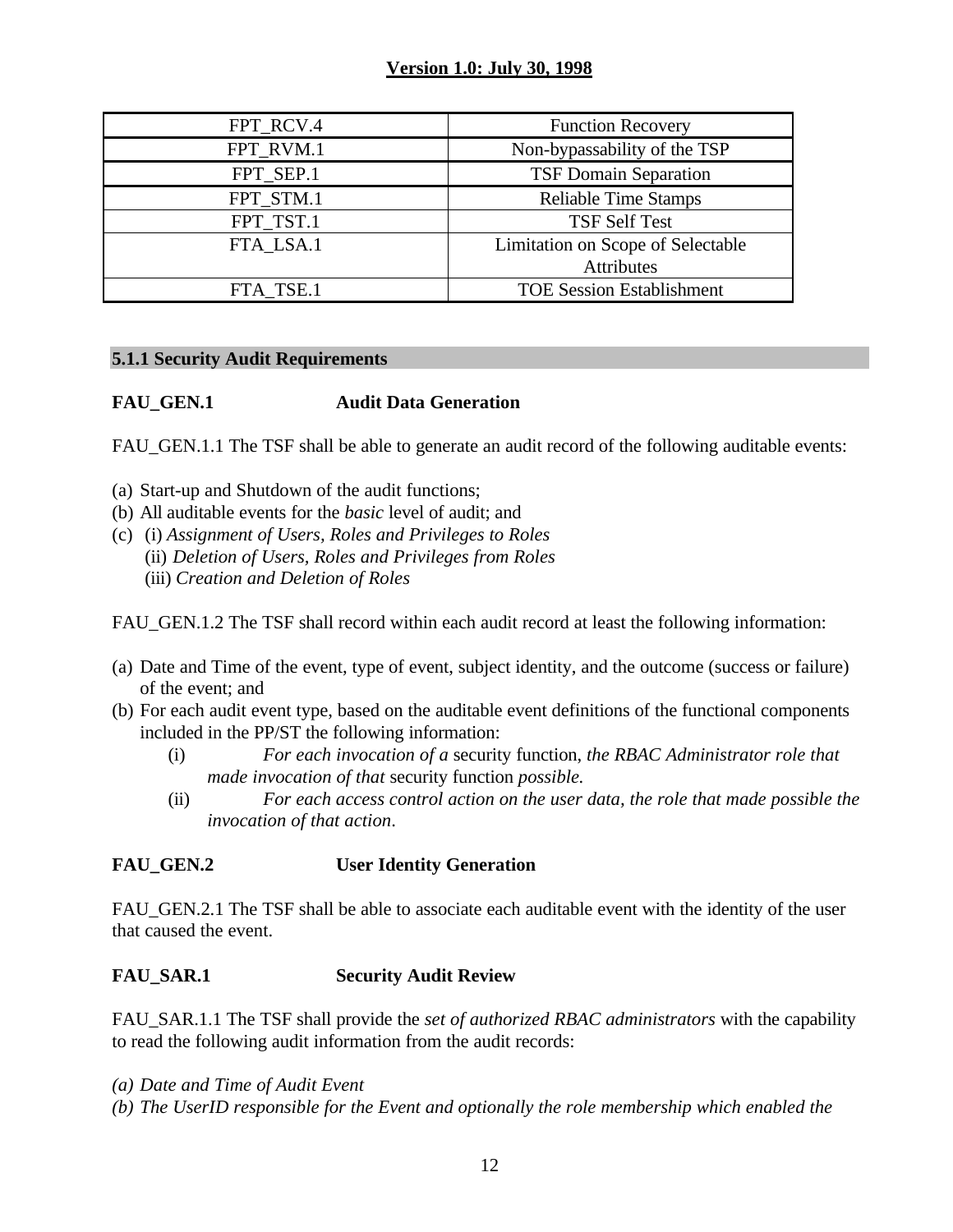*user to perform the event successfully*

- *(c) The access control operation and the object on which it was performed.*
- *(d) The outcome of the event (success or failure)*
- (e) *The User Session Identifier or Terminal Type*

FAU SAR.1.2 The TSF shall provide the audit records in a manner suitable for the user to interpret the information.

### **FAU\_SAR.2 Restricted Audit Review**

FAU SAR.2.1 The TSF shall prohibit all users read access to the audit records, except those users that have been granted explicit read-access.

#### **FAU\_SAR.3 Selectable Audit Review**

FAU\_SAR.3.1 The TSF shall provide the ability to perform *searches, sorting and ordering* of audit data based on the following criteria:

- *(a) Date and Time of Audit event*
- *(b) UserID*
- *(c) Object Name & type of access*
- *(d) Role that enabled the access*
- (e) *Any combination of the above items (a), (b), (c) or (d).*

### **FAU\_SEL.1 Selective Audit**

FAU SEL.1.1 The TSF shall be able to include or exclude auditable events from the set of audited events based on the following attributes:

- (a) *Object identity, user identity, subject identity, host identity, and event type*
- (b) *Users belonging to a specified Role and Access types (e.g. delete, insert) on a particular object*

#### **FAU\_STG.1 Permanent Audit Trail Storage**

FAU STG.1.1 The TSF shall protect the stored audit records from unauthorised deletion.

FAU\_STG.1.2 The TSF shall be able to *prevent* modifications to the audit records.

#### **5.1.2 User Data Protection**

#### **FDP\_ACC.1 Subset Access Control**

FDP\_ACC.1.1 The TSF shall enforce the *Role-based Access Control (RBAC) SFP* on:

(a) *Subjects (specified in the RBAC ST) covered by RBAC SFP*

(b) *Objects (specified in the RBAC ST) covered by RBAC SFP*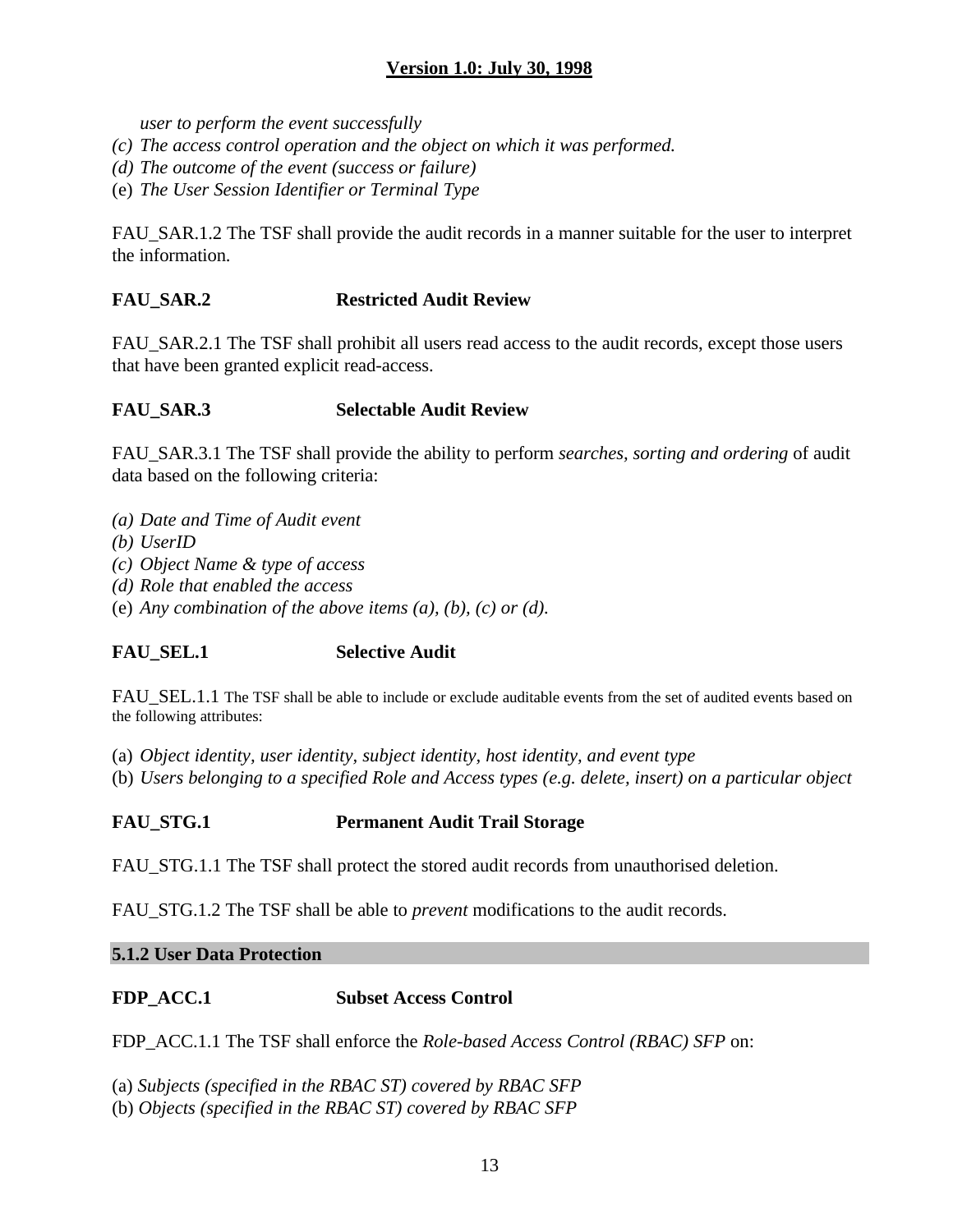(c) *All Operations on Objects (specified in RBAC ST) covered by RBAC SFP*

### **FDP\_ACF.1 Security Attribute Based Access Control**

FDP\_ACF.1.1 The TSF shall enforce the *RBAC SFP* to objects based on the following *user attributes*:

- (a) *User Identity*
- (b) *Authorized Roles for the User (refer to Glossary for definition)*

The TSF shall enforce the *RBAC SFP* to objects based on the following *subject attributes*:

- (a) *Subject Identity*
- (b) *Role(s) which can invoke the subject*

The TSF shall enforce the *RBAC SFP* to objects based on the following *object attributes*:

(a) *Object Identity* (b) *Operations permitted on the objects for various Roles*

FDP\_ACF.1.2 The TSF shall enforce the following rules to determine if any operation among controlled subjects and controlled objects is allowed: *The subject invoking the operation on an object is assigned to a role whose privilege set includes the operation on the object.*

FDP ACF.1.3 The TSF shall explicitly authorise access of subjects to objects based on the following additional rules: *Allow an access operation by a subject on an object only if the user associated with the subject belongs to a role that permits the access operation on the object*.

FDP\_ACF.1.4 The TSF shall explicitly deny access of subjects to objects based on the *user associated with the subject not belonging to any role that permits the requested access operation on the object*

#### **5.1.3 Identification and Authentication Requirements**

### **FIA\_ATD.1 User Attribute Definition**

FIA\_ATD.1.1 The TSF shall maintain the following list of security attributes belonging to individual users:

(a) *List of Authorized Roles* (b) *Any other user attributes related to Roles, as defined in the RBAC ST*.

### **FIA\_UAU.2 User Authentication before any action**

FIA\_UAU.2.1 The TSF shall require each user to be successfully authenticated before allowing any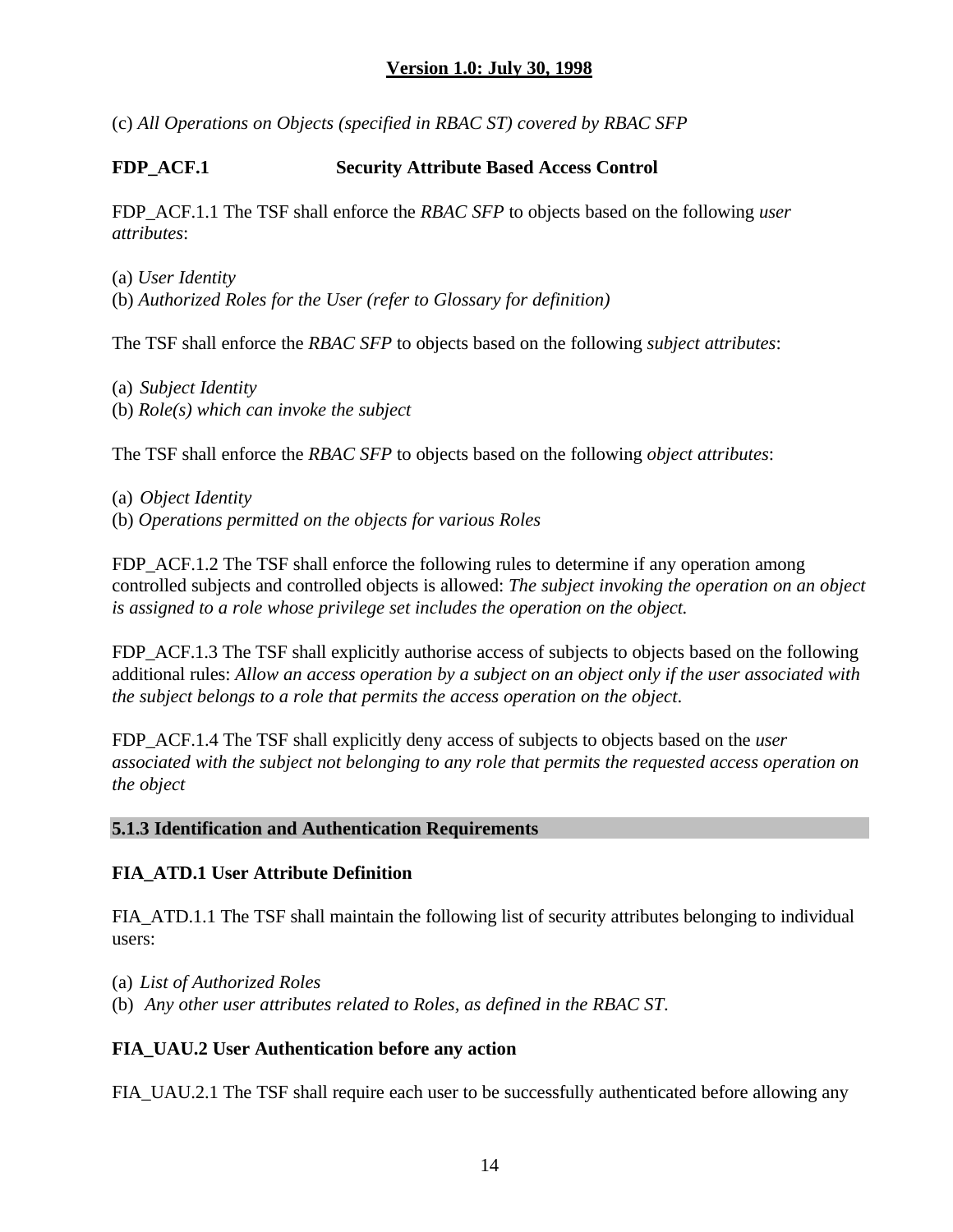other TSF-mediated actions on behalf of that user.

### **FIA\_UID.2 User Identification before any action**

FIA\_UID.2.1 The TSF shall require each user to identify itself before allowing any other TSFmediated actions on behalf of that user.

#### **FIA\_USB.1 User-Subject Binding**

FIA\_USB.1.1 The TSF shall associate the appropriate user security attributes with subjects acting on behalf of the user.

#### **5.1.4 Security Management**

#### **FMT\_MSA.1 Management of Security Attributes**

FMT\_MSA.1.1 The TSF shall enforce the *RBAC SFP* to restrict the ability to [*modify, delete, create* i*nstances*] of the *following user* security attribute to *a set of RBAC Administrative Roles*:

(a) *User Role Authorizations*

FMT\_MSA.1.1 The TSF shall enforce the *RBAC SFP* to restrict the ability to [*create, modify the composition]* of the *following user* security attribute to *a set of RBAC Administrative Roles*:

(a) *Default Active Role Set (refer to Glossary for definition)*

FMT\_MSA.1.1 The TSF shall enforce the RBAC SFP to restrict the ability to [*modify the composition*] of the *following session* security attribute to *session owner*:

(a) *Active Role set for a user (refer to Glossary for definition)*

FMT\_MSA.1.1 The TSF shall enforce the *RBAC SFP* to restrict the ability to [*modify]* the *object* security attributes to (i) *Object Owners* and (ii) *set of RBAC administrative roles.*

### **FMT\_MSA.2 Secure Security Attributes**

FMT\_MSA.2.1 The TSF shall ensure that only secure values are accepted for security attributes.

#### **FMT\_MSA.3 Static Attribute Initialization**

FMT\_MSA.3.1 The TSF shall enforce the *RBAC SFP* to provide [selection: property to be specified in RBAC ST]] default values for object security attributes that are used to enforce the SFP.

FMT\_MSA.3.2 The TSF shall allow the *following* roles to specify alternative initial values to override the default values when an object or information is created: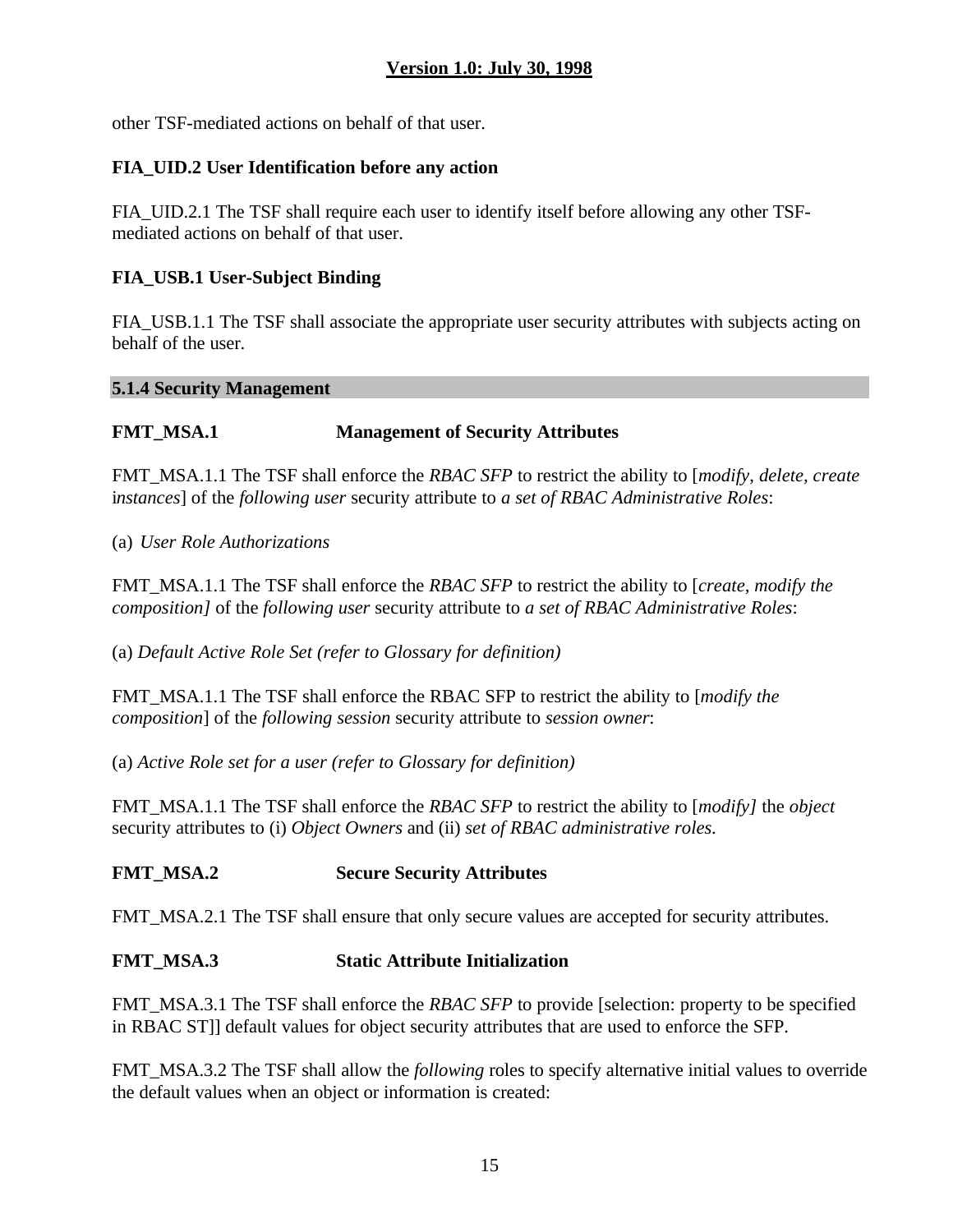(a) *Set of RBAC Administrative Roles*

### **FMT\_MTD.1 Management of TSF Data**

FMT\_MTD.1.1 The TSF shall restrict the ability to [*modify, create]* the *following list of TSF Data* to a *set of RBAC Administrative Roles*:

- (a) *All User Passwords*
- (b) *Role Definitions & Role Attributes*
- (c) *Role Hierarchies (by assigning one or more roles to other roles)*
- (d) *Constraints among Role Relationships*
- (e) *List of Auditable Events*

### **FMT\_MTD.3 Secure TSF Data**

FMT\_MTD.3.1 The TSF shall ensure that only secure values are accepted for TSF data.

### FMT\_REV.1 Revocation

FMT\_REV.1.1 The TSF shall restrict the ability to revoke security attributes associated with the *users* within the TSC to a *set of RBAC Administrative Roles*.

The TSF shall restrict the ability to revoke security attributes associated with the *objects* within the TSC to *the following*:

(a) *Object Owners and* (b) *A set of RBAC Administrative Roles*

FMT\_REV.1.2 The TSF shall enforce the rules *described by the following*:

(a) *User Security Attributes: Revocation will take place on the next login of the user* (b) *Object Security Attributes: Revocation will take place on the next attempt to access the object.*

### **FMT\_SMR.2 Security Roles**

FMT\_SMR.2 Restrictions on Security Roles

FMT\_SMR.2.1 The TSF shall maintain the *following* roles:

(a) *Set of RBAC administrative roles (the exact roles in this set are specified in the RBAC ST).* (b) *Roles for Object Owners*

FMT\_SMR.2.2 The TSF shall be able to associate users with roles.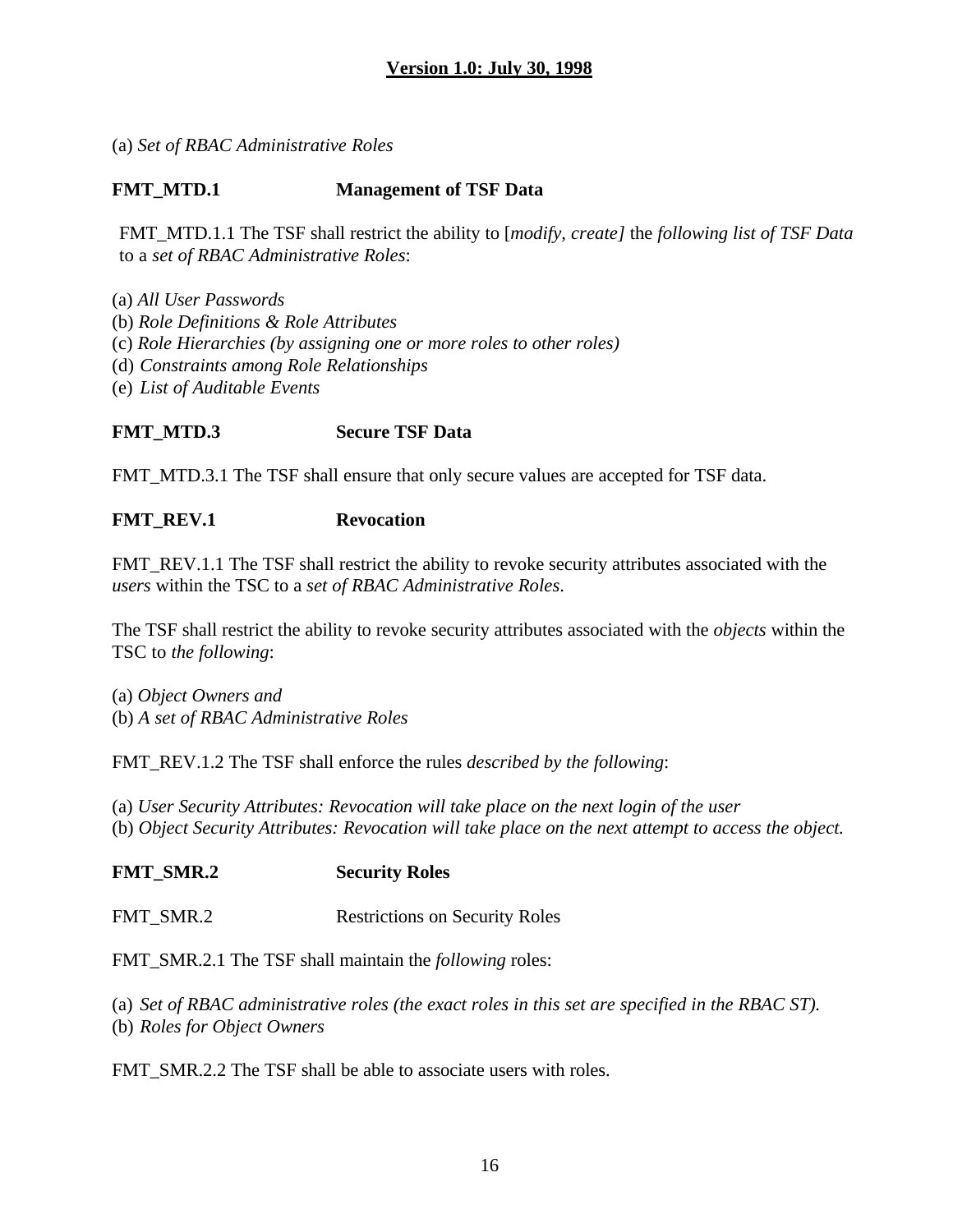FMT\_SMR.2.3 The TSF shall ensure that the *following conditions* for (a) *Roles of Object Owners* and (b) the *set of RBAC administrative roles* are satisfied:

- (a) *Object Owners can modify security attributes for only the objects they own*
- (b) *The set of RBAC administrative roles can modify security attributes for all objects under the control of TOE (since they automatically inherit the privileges of all Object Owners).*

### **5.1.5 Protection of TOE Security Functions**

## **FPT\_AMT.1 Abstract Machine Testing**

FPT\_AMT.1.1 The TSF shall run a suite of tests [*periodically during normal operation and at the request of an authorised use*r] to demonstrate the correct operation of the security assumptions provided by the abstract machine that underlies the TSF.

### **FPT\_FLS.1 Failure with preservation of Secure State**

FPT\_FLS.1.1 The TSF shall preserve a secure state *when the following failures* occur:

*(a) The entire RBAC database containing data on Privileges assigned to a role, Users authorized for a role, Role constraints and relationships or some specific tables containing subsets of these data are off-line, corrupt or inaccessible*.

## **FPT\_RCV.1 Manual Recovery**

FPT\_RCV.1.1 After a failure or service discontinuity, the TSF shall enter a maintenance mode where the ability to return the TOE to a secure state is provided.

## **FPT\_RCV.4 Function Recovery**

FPT\_RCV.4.1 The TSF shall ensure that *the following SFs and failure scenarios* have the property that the SF either completes successfully, or for the indicated failure scenarios, recovers to a consistent and secure state:

- (a) *The SF that checks whether a specified privilege is assigned to any role but the database containing the privilege data is not on-line or the particular data table is inaccessible.*
- (b) *The SF that checks whether a specified role has been assigned to a particular user but the database containing the role membership information is not on-line or the particular data table is inaccessible.*
- (c) *[Any other function implemented in the Security Target for checking Role Memberships or Privilege Assignments]*

## **FPT\_RVM.1 Non-bypassability of the TSP**

FPT\_RVM.1.1 The TSF shall ensure that TSP enforcement functions are invoked and succeed before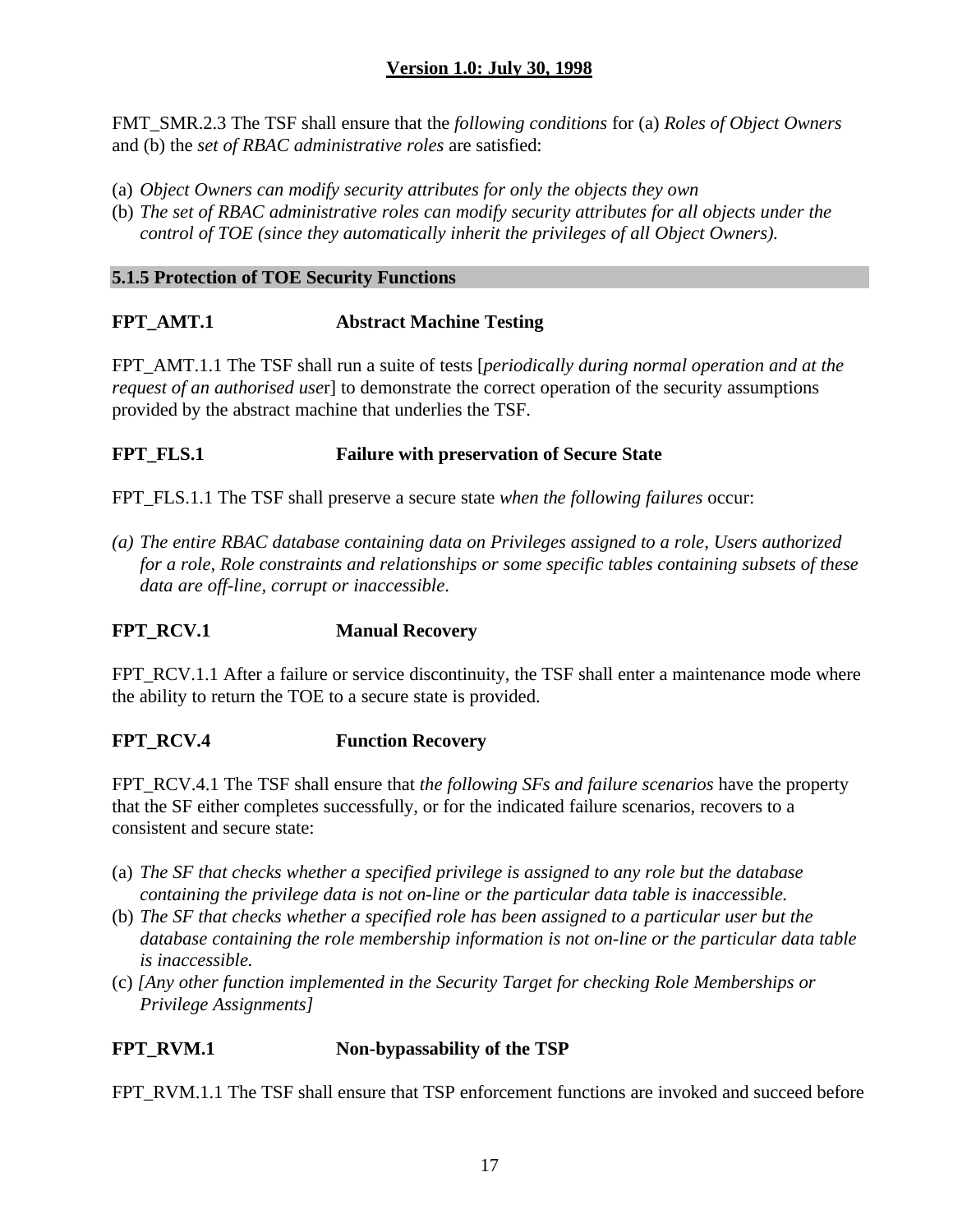each function within the TSC is allowed to proceed.

## **FPT** SEP.1 **TSF Domain Separation**

FPT\_SEP.1.1 The TSF shall maintain a security domain for its own execution that protects it from interference and tampering by untrusted subjects.

FPT SEP.1.2 The TSF shall enforce separation between the security domains of subjects in the TSC.

## **FPT\_STM.1 Reliable Time Stamps**

FPT\_STM.1.1 The TSF shall be able to provide reliable time stamps for its own use.

# **FPT\_TST.1 TSF Self Test**

FPT\_TST.1.1 The TSF shall run a suite of self tests [*periodically during normal operation, at the request of the authorised user, and when invocation of access rights on selected objects occurs]* to demonstrate the correct operation of the TSF.

FPT TST.1.2 The TSF shall provide authorised users with the capability to verify the integrity of TSF data.

FPT\_TST.1.3 The TSF shall provide authorised users with the capability to verify the integrity of stored TSF executable code.

#### **5.1.6 TOE Access**

### **FTA\_LSA.1 Limitation on Scope of Selectable Attributes**

FTA\_LSA.1.1 The TSF shall restrict the scope of the session security attributes (*Active Role Set for the User*) based on *the set of Authorized Roles for the User*.

### **FTA\_TSE.1 TOE Session Establishment**

FTA\_TSE.1.1 The TSF shall be able to deny session establishment based on *the default active role set for the user being empty*.

- *5.2 Strength of Function Requirement*
- 52 The minimum strength of function level for the TOE security functional requirements is SOF-basic.
- *5.3 Assurance Requirements*
- 52 The assurance requirements for RBAC are portrayed in Table 3.2 below. The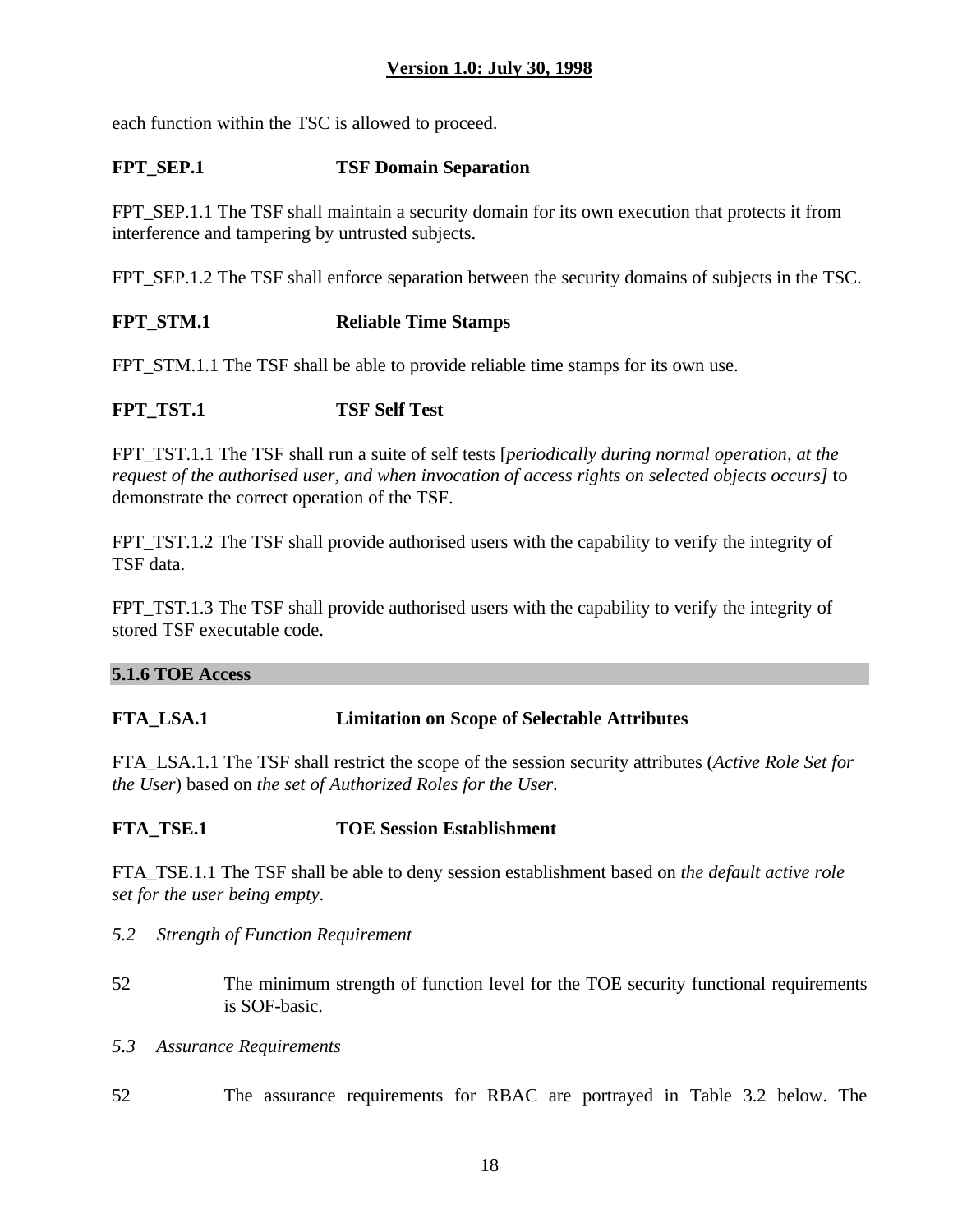assurance augmentation components are described following the table.

#### **Table 5.2 - RBAC assurance requirements**

| Requirement      | <b>Name</b>                                    |
|------------------|------------------------------------------------|
| EAL <sub>2</sub> | <b>Structurally Tested</b>                     |
|                  | ADV SPM.1   Informal TOE Security Policy Model |

### **ADV\_SPM.1 Informal TOE security policy model**

Dependencies:

### **ADV\_FSP.1 Informal functional specification**

Developer action elements:

ADV\_SPM.1.1D The developer shall provide a TSP model.

ADV\_SPM.1.2D The developer shall demonstrate correspondence between the functional specification and the TSP model.

Content and presentation of evidence elements:

ADV\_SPM.1.1C The TSP model shall be informal.

ADV\_SPM.1.2C The TSP model shall describe the rules and characteristics of all policies of the TSP that can be modeled.

ADV\_SPM.1.3C The TSP model shall include a rationale that demonstrates that it is consistent and complete with respect to all policies of the TSP that can be modeled.

ADV\_SPM.1.4C The demonstration of correspondence between the TSP model and the functional specification shall show that all of the security functions in the functional specification are consistent and complete with respect to the TSP model.

Evaluator action elements:

ADV SPM.1.1E The evaluator shall confirm that the information provided meets all requirements for content and presentation of evidence.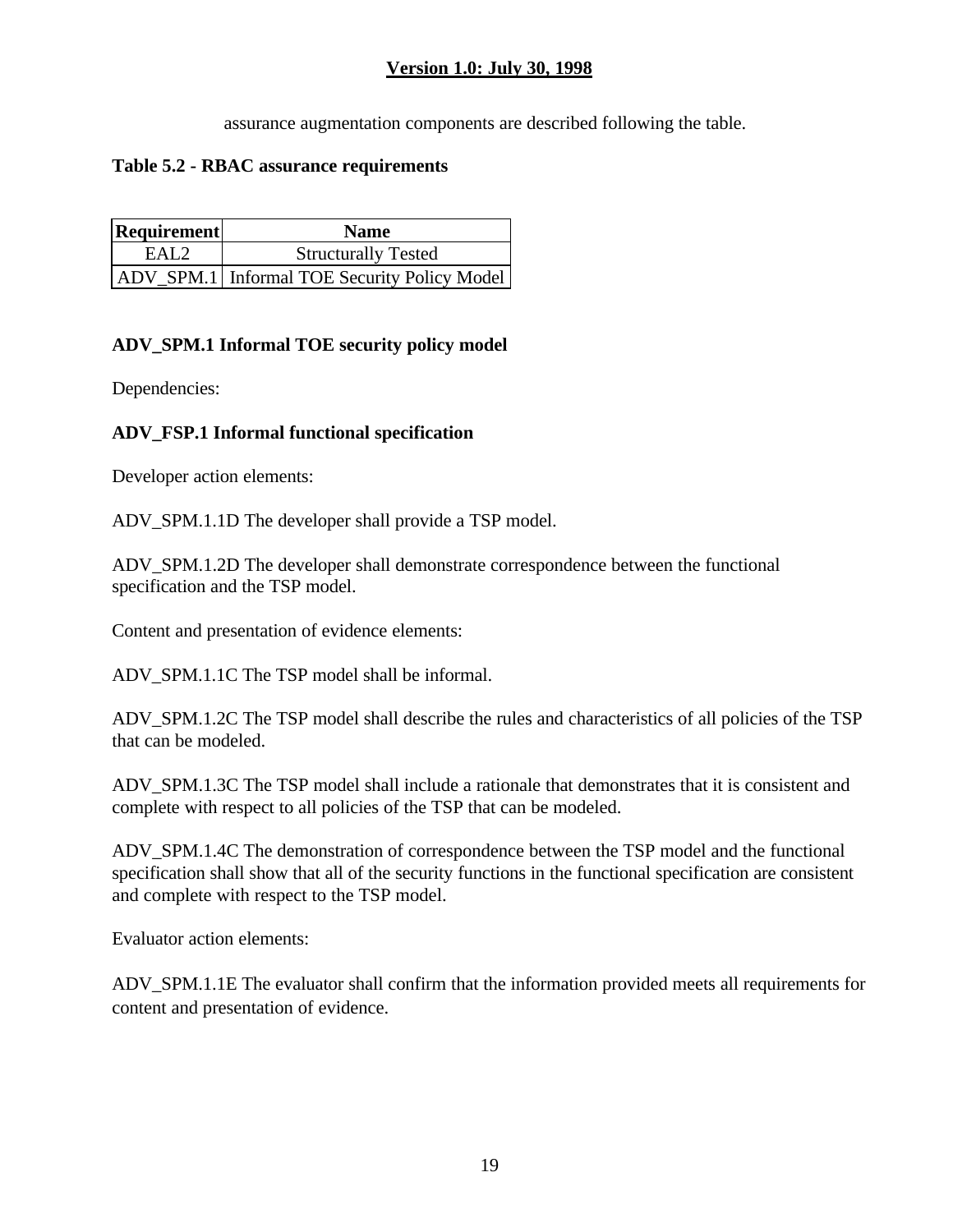# **6 Environmental IT Security Requirements**

- 52 RBAC is primarily applicable to TOEs which are fully responsible for enforcement of the TOE Security Policy (TSP) and do not, therefore, require that the IT environment of the TOE accept any TSP enforcement responsibility.
- 53 Application of RBAC to a TOE that requires some of the RBAC IT security requirements to be met by the TOE IT environment is permissible. Should this be the case, the Security Target must explain the partition of security requirements between the TOE and its IT environment and demonstrate that the TOE in its IT environment satisfies all of the RBAC security requirements.